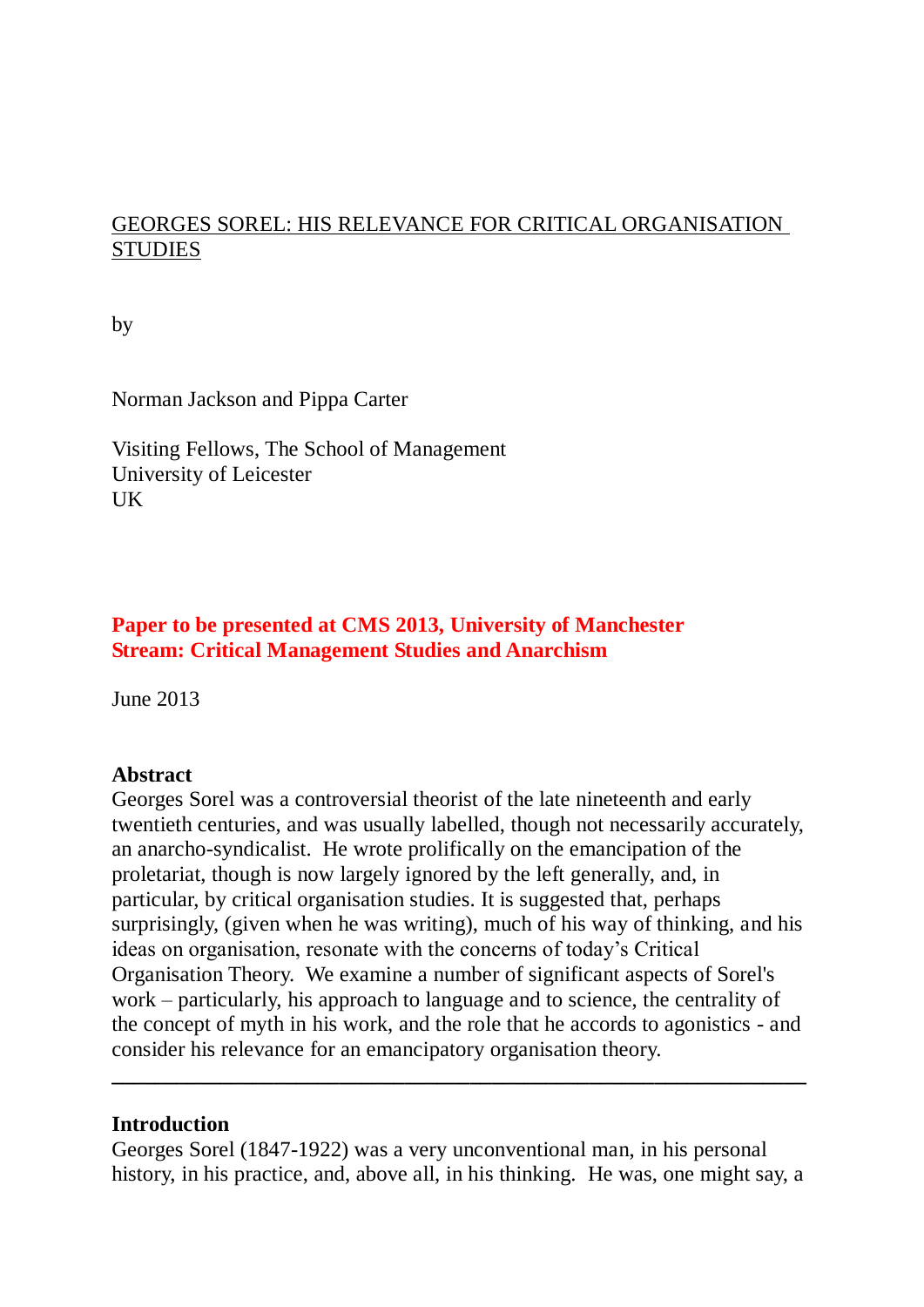man of many apparent contradictions. He started his professional life as an Engineer in the Department of Public Works, in the 1870s and 1880s, in which role he achieved the status of Chief Engineer and became a Chevalier of the Légion d'Honneur, but later became one of the foremost radical thinkers of the age, actively promoting revolutionary change. His domestic life belied the bourgeois style of his professional life, since he cohabited for many years with a semi-literate and very religious peasant woman, Marie David, and, after her death in 1898, although an atheist, he carried with him, until his own death 24 years later, a sacred image that she had given him (Berlin 1979:297). His first book was not published until 1889, after which he became a prolific writer, and a correspondent of some of the most familiar names of the time. He resigned from his engineering life in 1892, and moved to Paris. In 1899 he was an ardent Dreyfusard, but, by 1909, he had become an opponent of the Dreyfusards, whose victory he saw as colonised by supporters motivated, not by a passion for moral justice, but by self-serving political reasons. He admired Mussolini (Sorel died before the 'March on Rome'), who reciprocated, and Lenin, who did not. His many detractors, of all shades of political opinion, characterise his thinking as erratic and weak. He also has, however, some notable supporters, and these find in his work threads that are both powerful and significant: for example, that creativity is the defining characteristic of being human; that there is no rational harmony in the world; that the proletariat is the carrier of true moral values; that there is no inevitable teleology of history, only the (unpredictable) outcomes that can be achieved through struggle; that to live is to resist, and that ceaseless struggle is the necessary precondition of emancipation. He was, in the words of Schils (1961:16), 'a stern moralist and an apocalyptic seer'.

In this paper we propose to consider Sorel's relevance for contemporary critical organisation theory (COT). We find in Sorel a thinker who offers an analysis that is congruent with much contemporary thinking in COT, but whose synthesis has something different, and significant, to offer: an emphasis on action. In a world so clearly teetering on the edge of disaster, where there is such a dire need for alternative thinking, and alternative action, but where it seems that many to whom we might look for such alternatives are like rabbits paralysed by the headlights, perhaps this is a good moment to revisit thinking that emphasises the importance, not just of understanding, but also of acting on the basis of that understanding.

Although Sorel was writing more than a century ago, Berlin, in his volume of essays *Against the Current* (1979:331), comments that '(t)he world about and against which he was writing might be our own'. A similar point is made by others - see, for example, Portis (1980). We would suggest that precisely the same comment can be made today. Our intention here is to draw parallels between Sorel's thinking and some ideas which are central to much of COT. Clearly, COT is not an homogenised body of thought and contains much that is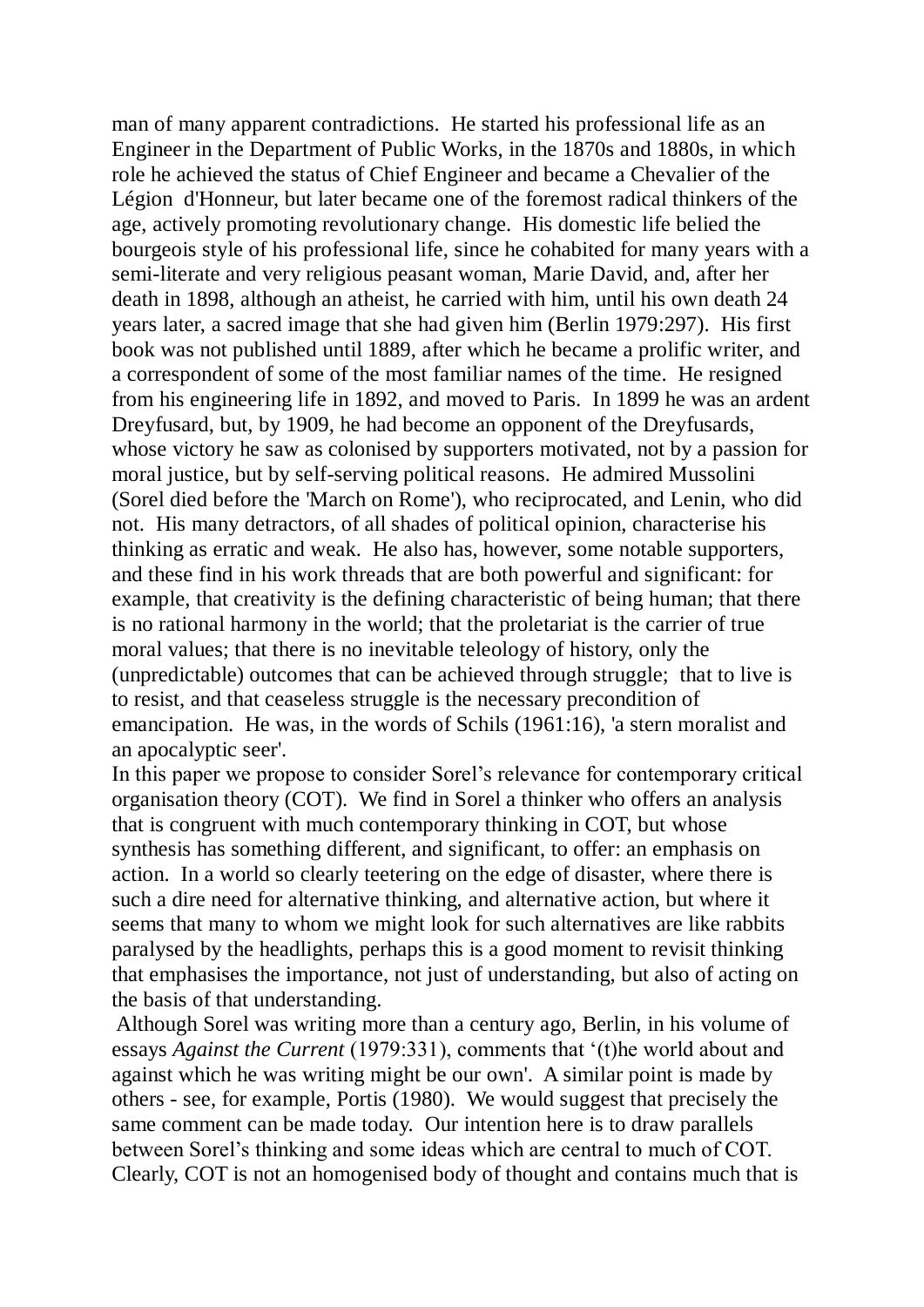disputatious, disputable and contradictory. However, we suspect that most researchers in COT would subscribe to some, if not all, of the concerns of Sorel. LLorente (2011:1, see also Llorente 2012), lamenting the latter-day neglect of Sorel's work, summarises these concerns thus:

'... Sorel's works address(es) many of the central themes in emancipatory social theory: the permissible use of violence in political struggles; the possibilities and limits of parliamentarism; the role of intellectuals in revolutionary movements; the suitability of various revolutionary strategies and organizational structures available to the oppressed; the contrast between reform and revolution; the relationship between left-wing political parties and those whose interests they claim to represent; the transformation of the bourgeois state; and the moral aims of socialism.'

Given this apparent relevance, it seems strange that Sorel's work is so absent from COT, yet, as Llorente notes, notwithstanding the high regard that Sorel is held in by many, the contemporary political left appear to regard him as, generally, of little interest. We. too, would suggest that this is, to say the least, an unfortunate oversight.

#### **More contradictions?**

It is necessary to acknowledge that Sorel's work has often excited controversy. Sorel consistently declared himself of the left, but he has been claimed as their own by both left and right. He was involved, *inter alia*, with monarchists and with *Action Française*, he 'intrigued' Wyndham Lewis, and was claimed by Mussolini as a major influence. This ability to appeal to left and right is not unique - Nietzsche is a particularly well-known example and, more recently, postmodernism has proved similarly flexible. Sorel's writings appear to lack a coherent pattern, even though it could be - and has been (see, for example, Berlin 1979) - argued that the idea of an emancipatory moral revival is a central motivating theme in his work. Sorel was, deliberately, not a systematic thinker he despised system. Although focussed on a particular problematic, his method was to interrogate in depth relevant ideas, concepts, issues, and so on, that had attracted his attention and interest. In a Deleuzean sense, his thought can be seen as nomadic. Sorel produced a large body of work much of which is not easily available, and its accessibility is also limited, from an Anglophone point of view, because much of it is not translated. His best known work, and the one with which he is most closely associated, is *Reflections on Violence* ([1908] 1961), though it could be argued that it is not his most significant, and he certainly did not think so (Berlin 1979:321, Meisel 1951:14). In *Reflections on Violence*, and of particular relevance to COT, he sees the emancipation of the working class achievable only through the conflict of the general strike. This has been seized upon to condemn Sorel, against the evidence of his own words, as the advocate of a mindless brutality. Our objective here is not to argue, *nolens volens*, for the relevance of Sorel's work, if only because some of it relates to historical conditions which no longer obtain. In any case, to do so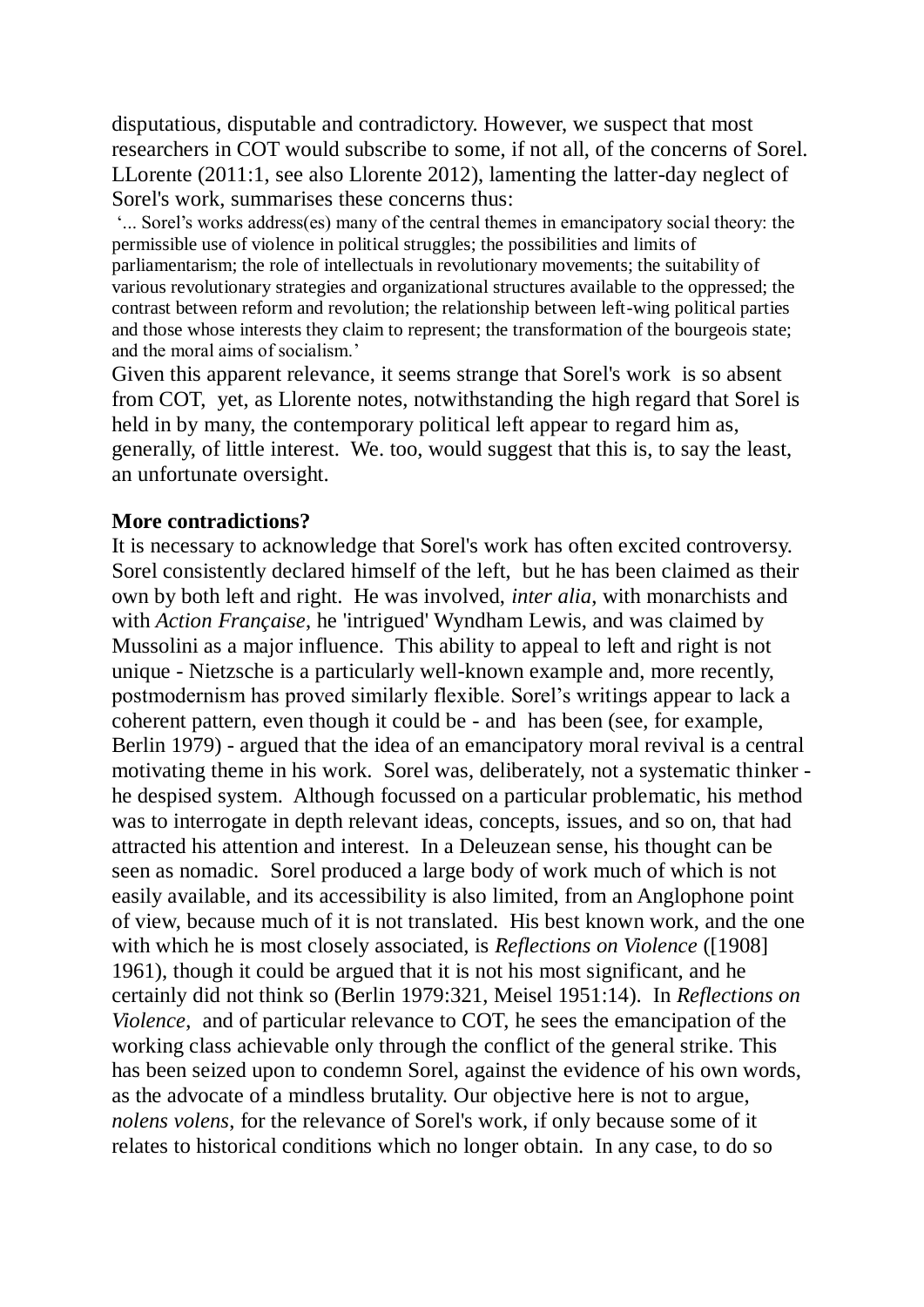would be contrary to the spirit of his writing. Rather, we look for relevance to our problematic of critical OT and treat Sorel, as we must, as a text. Sorel is often labelled an anarcho-syndicalist , but although this seems highly appropriate in some respects, the fluidity of his thinking itself demonstrates the difficulties of such specific labelling, and his position on syndicalism changed over time, his early support for it later becoming criticism of it. Inevitably with thinkers not of our own time, no matter how timeless some of their understanding may be, there will be aspects that resonate only with the world as it was then. In Sorel's France most of industry was made up of small producers and the concept of syndicalism had real currency. The rise to dominance of the large, mainly capitalist, organisation was not typical of that era. However, since Sorel undoubtedly saw himself as a follower of Marx, and although he departs from some tenets of Marxism, we would suggest that Llorente's (2011:4) argument for seeing him as an anarcho-marxist, provides a more useful way of 'pigeon-holing' Sorel.

#### **Language**

Sorel's writing supposedly exhibits a 'notorious vagueness' (Meisel 1951:18), which has been seen by his critics as evidence of lack of rigour in his thinking. However, at least part of this apparent vagueness is attributable to a concern about the use of language that seems very familiar to contemporary ears. His approach to language was very particular, and he decried attempts to use language so that meanings might be fixed and controlled, might constrain the boundaries of both thought and action. In defending himself against the charge of imprecision Sorel asserted:

'We must beware of too much strictness in our language because it would then be at odds with the fluid character of reality; the result would be deceptive.' (quoted in Meisel 1951:19)

Sorel was opposed to reductionism, the creation of artificial order, of one-sizefits all, the one best way, there is no alternative, dogmas. He was a theorist of uncertainty and disorder, of chaos, and opposed to consoling certainty and comforting unity. He bemoans the rules of scholastic writing where ideas are packaged to give the impression of symmetry, coherence and completeness, requiring no effort of comprehension, and which the reader absorbs uncritically 'by believing that they were based on the nature of things themselves.' (Sorel 1961: 27). Sorel requires effort on the part of the reader. We can see in his work, however, a poststructuralist approach to language and text, *avant la lettre*. In particular, it is important that the reader does not jump to the assumption that terms and concepts used by Sorel that have commonplace contemporary currency must, therefore, have commonplace contemporary meanings and significations. An especially relevant example is the meaning he attaches to 'violence'. This cannot be seen simply as physical violence - Sorel was , for example, strongly opposed to sabotage and terrorism, because they are, in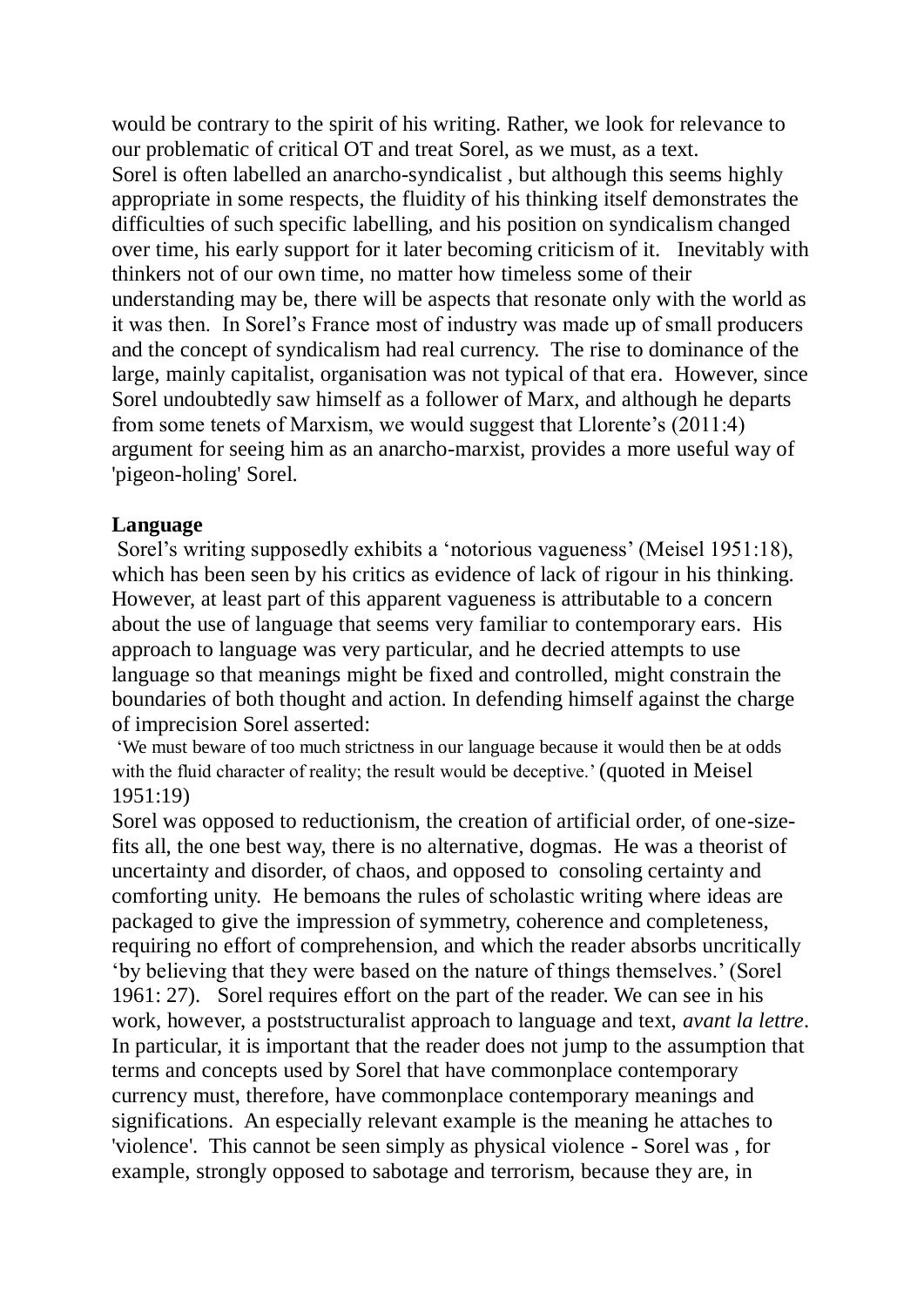essence, destructive - but relates to the creative violence of inevitable resistance to control, oppression, repression, to force: force enslaves, violence makes free. Violence is not aggression, it is resistance. Violence is action, and, as is the case with all action, what defines its value is function and motive: what it is meant to achieve and how it is meant to do that. Schils (1961:17 footnote 6) comments: 'Sorel was no sadist and no admirer of brutality. Violence without the charismatic excitement and association with a sublime far-off end, was not regarded by him as genuine violence.' The same wider point can be made about the concept of the general strike, a far cry from the kind of event that such a concept might customarily evoke today (see below).

#### **Science**

Given Sorel's view of language, it is not surprising that he was anti-positivist. While he affirmed the value of science *qua* science as a creative process, and its potential to alleviate the profound drudgeries of work, he was adamantly opposed to the penetration of science, and the adoption of scientific templates, in the realm of the social, the human. Specifically, he opposed the idea that the social could be explained by, and perfected in accordance with, natural science. He was happy to acknowledge an absolute science of what he calls 'physical mathematics', but beyond this, Sorel argued, is 'the domain which occupies almost the entire reach of our consciousness: here the operations of our daily life take place. Here logic operates very poorly' (cited in Meisel 1951:266-7). Sorel was convinced of the role, and significance, of the irrational in human thought. He opposes, root and branch, the view of the social, characteristic of functionalist OT and which was already becoming prominent in his own time, as explicable by the rules, practices and methodologies of natural science: the purpose of such practice could only be to impose artificial order and control, to de-humanise, and to deny the inherent disorder and struggle of existence. For Sorel, of course, Einstein was still in the future and his science was that of Newtonian mechanics. His ontology was based on a realist natural world and a relativist social one - a view that very clearly resonates with the understanding of science that commonly informs critical organisation theory. Sorel sees nature as chaotic, necessarily made comprehensible through an order imposed on it by humans. Some of this understood order may be derived from science, but, in the realm of the social, perceived order relies, not on science, but on religion, myth, tradition, fantasy, experience, the mystical, the subjective. Such an approach not only resonates with a poststructuralist understanding of sense-making, but also with aspects of the contemporary understandings of 'physics as metaphor', which have also had some influence in COT. The idea is neatly captured by Capra (1983 :339): '(s)cience does not need mysticism and mysticism does not need science; but men and women need both'.

### **Myth**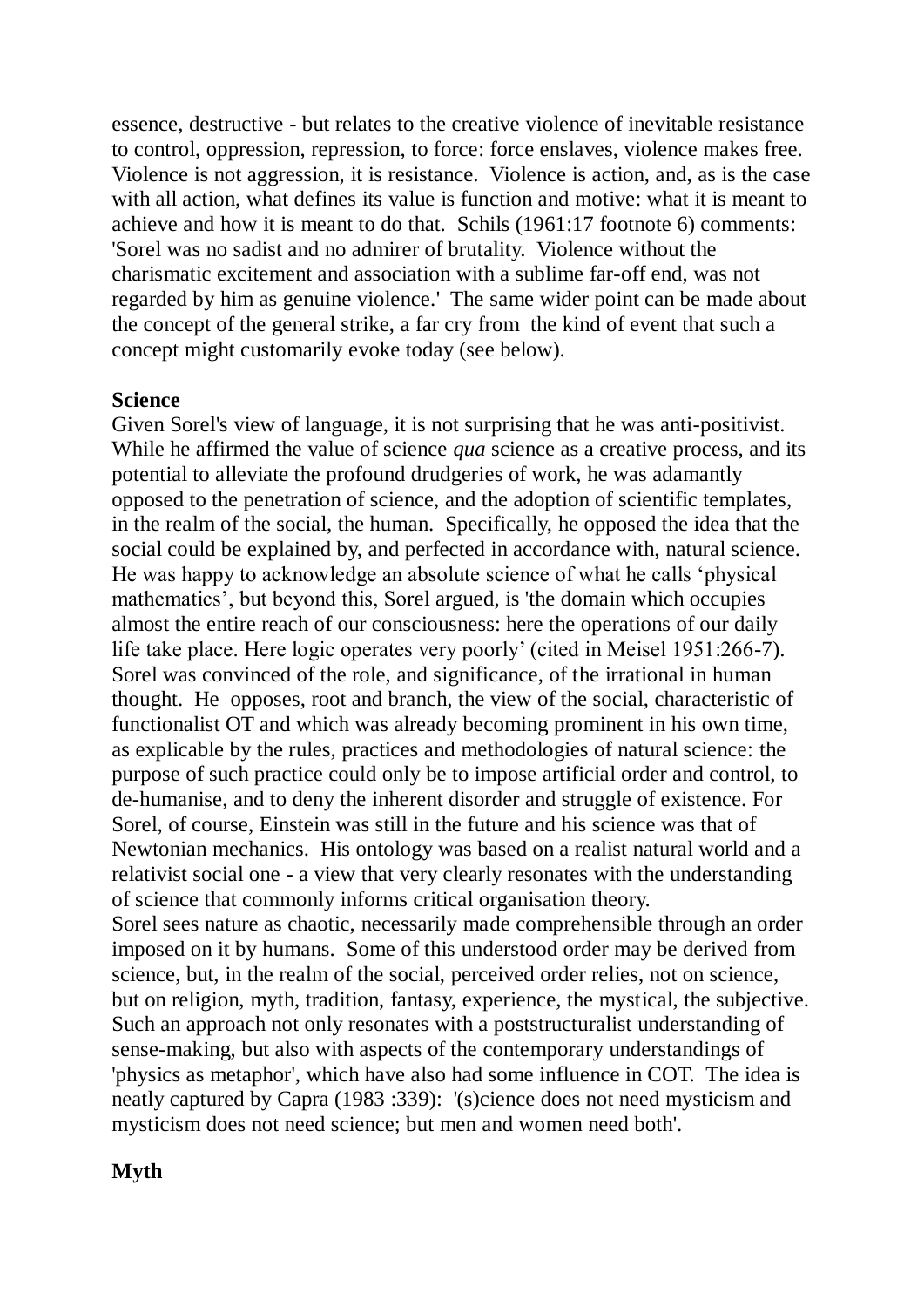One of the major influences in the development of contemporary COT was the emergence in the 1980s of an awareness of the importance of the symbolic in understanding organisation. One major element of this interest focused on myth. Although the use made of 'myth' was varied, there was an underlying theme of myth as sense-making – cognitive attenuator, analytical framework, ontological category, etc. The concept of myth also has a major place in the work of Sorel. As a corollary of his view of the significance of the irrational in human behaviour, he was convinced of the power of myth, and, especially, of its power to motivate action: 'myths are not descriptions of things, but expressions of a determination to act' (Sorel 1961:50). In particular, he saw the development of a myth, or of myths, of emancipation as prerequisite to achieving revolutionary change. As noted, Sorel saw no progress without struggle, and the vehicle of struggle which Sorel advocated was the general strike – or, more specifically, the *myth* of the general strike. The general strike should not be understood as a rational, analysable, programmable project . It should be seen as an idea, a vision, something to believe in, a motivating ideal to work towards. For Sorel, it bore no relation to the 'real'. Indeed, Sorel is quite clear that myth and fact should never be allowed near each other. Myth, qua myth, motivates. Sorel further refines his argument by differentiating between the revolutionary general strike and the merely political strike. The political strike is not revolutionary in its aim, indeed it is more focussed on a renewal of stability. The political strike is a pursuit of concessions, of finetuning the status quo, of seeking incremental improvement or of minimising dysfunctions - what Berlin succinctly describes as 'mere haggling' (1979:320). In Foucauldian terms, it represents an acceptance of the established discourse, an acceptance of the rules concerning what kind of questions are admissible. It is an acknowledgement of the given asymmetries of power. The political strike is merely an incremental step beyond, for example, collective bargaining another of Sorel's *bêtes noire* - asking for oppression to be lessened. For Sorel, the general strike should not be about 'asking', nor should it accept any rules established by 'the enemy'.

Ironically, this understanding of the role and function of myth, as an idealised vision that motivates, though very rarely articulated as such, informs much of modern day organisation practice. But, in this context, rather than myth being emancipatory, as Sorel hoped, it functions equally well as a means of repression. So, for example, (something that Sorel would have found unsurprising, if deeply regrettable), today one problem for those with an emancipatory interest is to explain the persistence of class domination in a condition of mass enfranchisement: 'How can people possibly reach the point of shouting: "More taxes! Less bread!"?' (Deleuze and Guattari 1984:29). Are the working class deceived by repression disguised by an empty emancipatory rhetoric, the myth of consensual participation, constructed and delivered by the mechanisms of Derrida's (1994) 'techno-mediatic power', an unholy alliance of politics, mass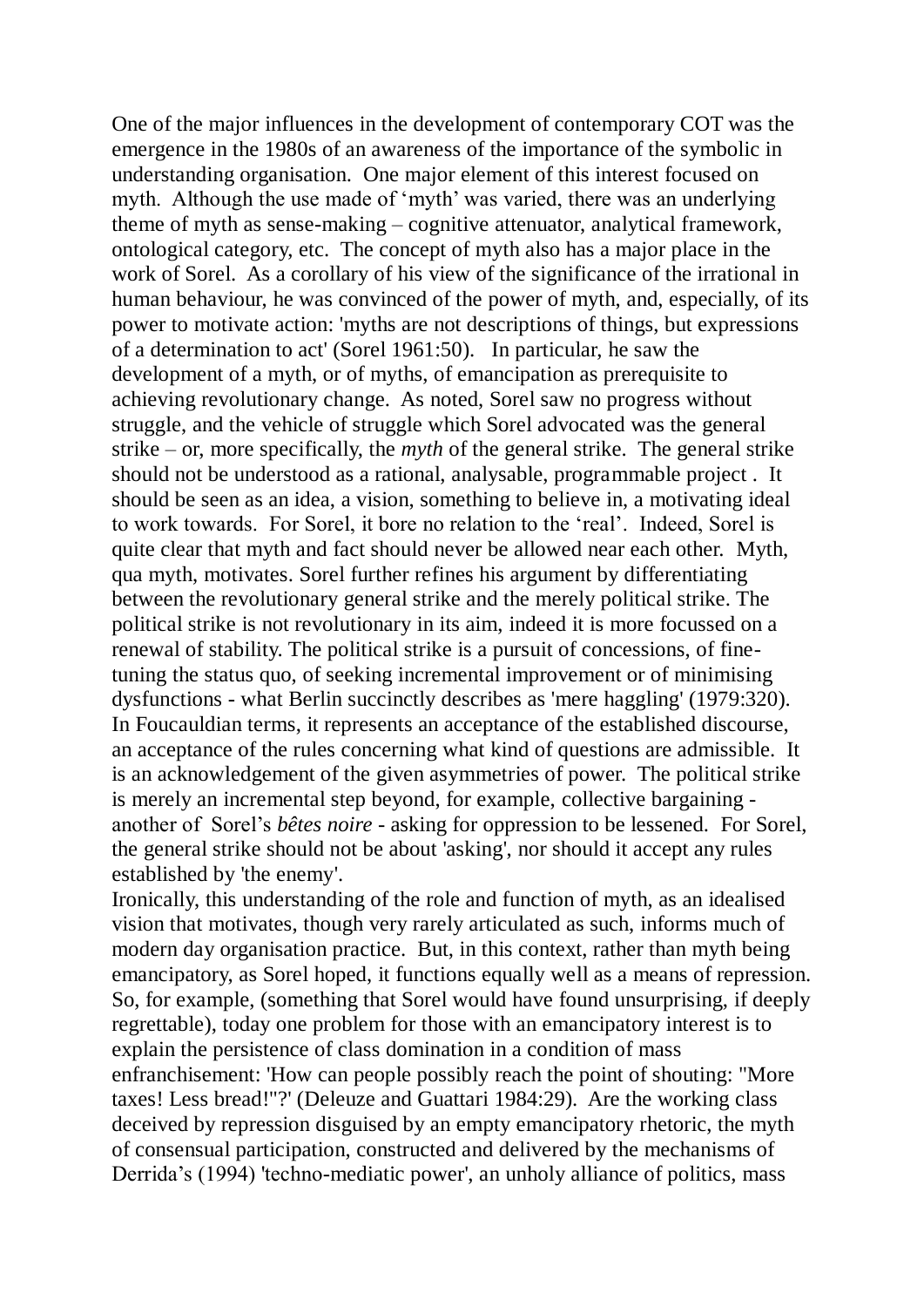media and academia? Or are they willing victims who prefer the material benefits of capitalism to autonomy, Deleuze and Guattari's insane capitalism, which has colonised desire? Myth as a motivator of action can function either as a revolutionary emancipatory force or as one of obedience and compliance clearly, neither is inevitable. As Deleuze &Guattari have noted:

'It is only too obvious that the destiny of the revolution is linked solely to the interests of the dominated and exploited masses. But it is the nature of the link which poses a real problem... It is a question of knowing how a revolutionary potential is realised, in its very relationship with the exploited masses or the "weakest links" of a given system.' (1984:377) Clearly, the issues and concerns that energised Sorel more than a century ago are just as much to the fore in contemporary COT.

#### **Agonistics**

Contrary to a more orthodox Marxism, Sorel did not support the goal of the dictatorship of the proletariat. Rather, he advocated a continual struggle between class interests - what would be described now as agonistics. This could be seen as a counter-intuitive argument from someone so closely associated with the teachings of Marx, but built on various modifications of Marx's thinking that Sorel developed. It was Sorel's view that, were the workers to gain absolute power, they would replicate the asymmetries of the bourgeois domination that he, and they, sought to overturn (history would seem to bear out this prediction) - Meisel quotes the Belgian Labour Party politician Emile Vandervelde as providing a succinct articulation of Sorel's position: 'If the workers should triumph without having accomplished the equally indispensible moral evolution, their reign would be abominable and the world would be again a place of suffering, brutality and injustice as bad as now' (Meisel 1951:272). In the event of achievement of a 'dictatorship of the proletariat', Sorel anticipated an alignment of interests amongst the governing elites and a distancing from those they served, an understanding that prefigured what would later be articulated by Michels as the *iron law of oligarchy*. It was the struggle between enemies that generated a creative dynamic:

'Unless the enemy - not the parasitic intellectuals and theorists, but the leaders of the capitalist forces - are themselves energetic and fight back like men, the workers will not find enemies worthy of their steel, and will themselves tend to degenerate. Only against a strong and vigorous opponent can heroic qualities be developed.' (Berlin 1979:313) Although some commentators see in Sorel's work a desire for the utter elimination of the bourgeoisie (see, for example, Jennings, 1999:xv), others profoundly disagree with this interpretation - for example, Stanley (1976:3) argued that he 'is not attacking the bourgeoisie *per* se - only its degenerate form'. The elimination of the bourgeoisie would, as Berlin comments, deprive the proletariat of the conflict necessary to sustain its emancipation - '(o)nly conflict purifies and strengthens' (Berlin 1979:313). The bourgeoisie, although morally corrupt and parasitically lethargic, also embodies an entrepreneurial spirit which includes science - that, according to Sorel, needs to be retained and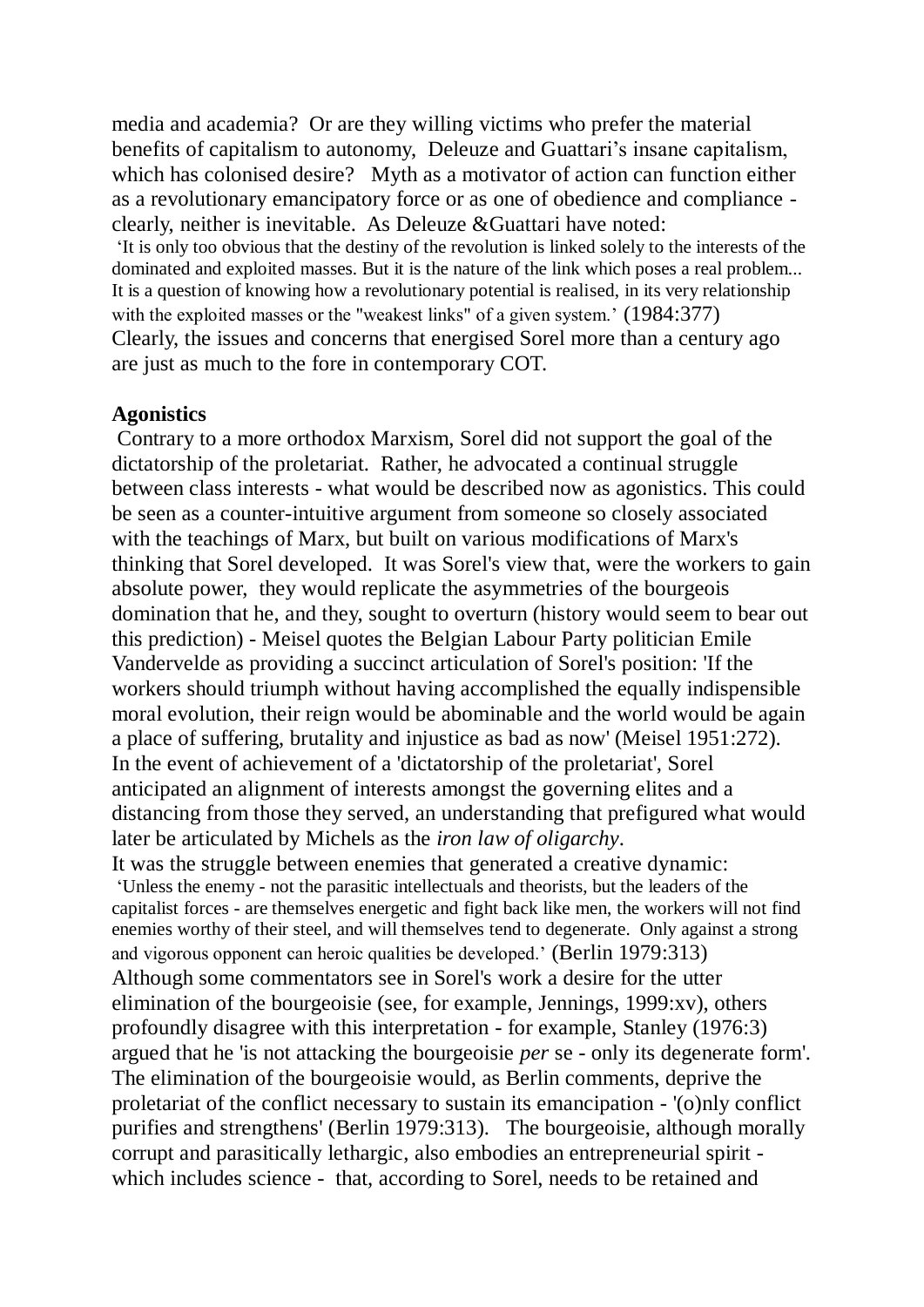enhanced. Opposing this is the creative skill of the worker, the producer imbued with the ideals of socialism. Production is a creative, synergetic process from which social benefit and economic progress is derived, and, in the hands of the *free* worker, entails a virtuous morality. In Sorel's schema, production is both the *raison d'être* of the workers and, morally, theirs to command: 'The proletariat must work henceforth to free itself from everything except inner direction. It is by movement and action that the workers must acquire juridical and political ability. Its first rule of conduct should be: *to remain exclusively worker...* ' (Sorel 1976:93 emphasis in original). This does not mean that they are also the best commanders of the state: 'Least of all Sorel wanted the proletarians to conquer the government, Sorel did not believe in any need for the workers to possess the state; ... ' (Meisel 1951:15). Let the bourgeoisie administer, since that is what they are good for. It is in this role that their class identity will be strengthened, and that will provide the engine of conflict that is necessary for proletarian emancipation to be realised and sustained. Although sharing Marx's desire for the triumph of socialism, Sorel did not share Marx's teleology of capitalist development and worker emancipation. There was no inevitability of history for Sorel. Workers must fight for their emancipation and any compromise with the capitalist interest delays this emancipation - such compromise merely allows workers to be more thoroughly exploited, because they become complicit in their own subordination. Therefore, Sorel argued, it is crucial that workers reject the blandishments of capitalism, which 'black ingratitude' (Sorel 1961:91) will encourage the exploiters to withdraw their panaceas and intensify direct oppression, which will in turn reassure the workers of the need to resist utterly that oppression - and so the 'cycle' of emancipation can be energised. As Fredrick Douglass (1857:22) noted in the context of nineteenth century slavery 'If there is no struggle there is no progress. ... Power concedes nothing without a demand. It never did and it never will.' Sorel's advocacy of the necessity of, and the inherent creativity of, the struggle again resonates with contemporary thinking. For example, Mouffe, in *Deliberative Democracy or Agonistic Pluralism ?* (1999), defines an agonistic model of democracy that is remarkably consistent with Sorel's 'perpetual' class war. It might be thought that any mention of democracy would be antithetical to Sorel's position, yet Meisel (1951:150) argues that it is not democracy *per se* that Sorel despises - it is the perverted manifestation of the democratic ideal 'confectioned by and for the demagogues and orators for purposes of power politics' that is anathema to him. Sorel's venom was focussed on *fin de siècle* France, but his criticism applies *a fortiori* to a twentyfirst century democratic system committed to maintaining a politically illiterate electorate, propagandised by a right wing oligarchic news media, committed to support of a pro-business, privately educated, elite delivering a manufactured and artificial consensus. As Berlin notes, Sorel's ideas 'mark a revolt, against the rationalist ideal of frictionless contentment in a harmonious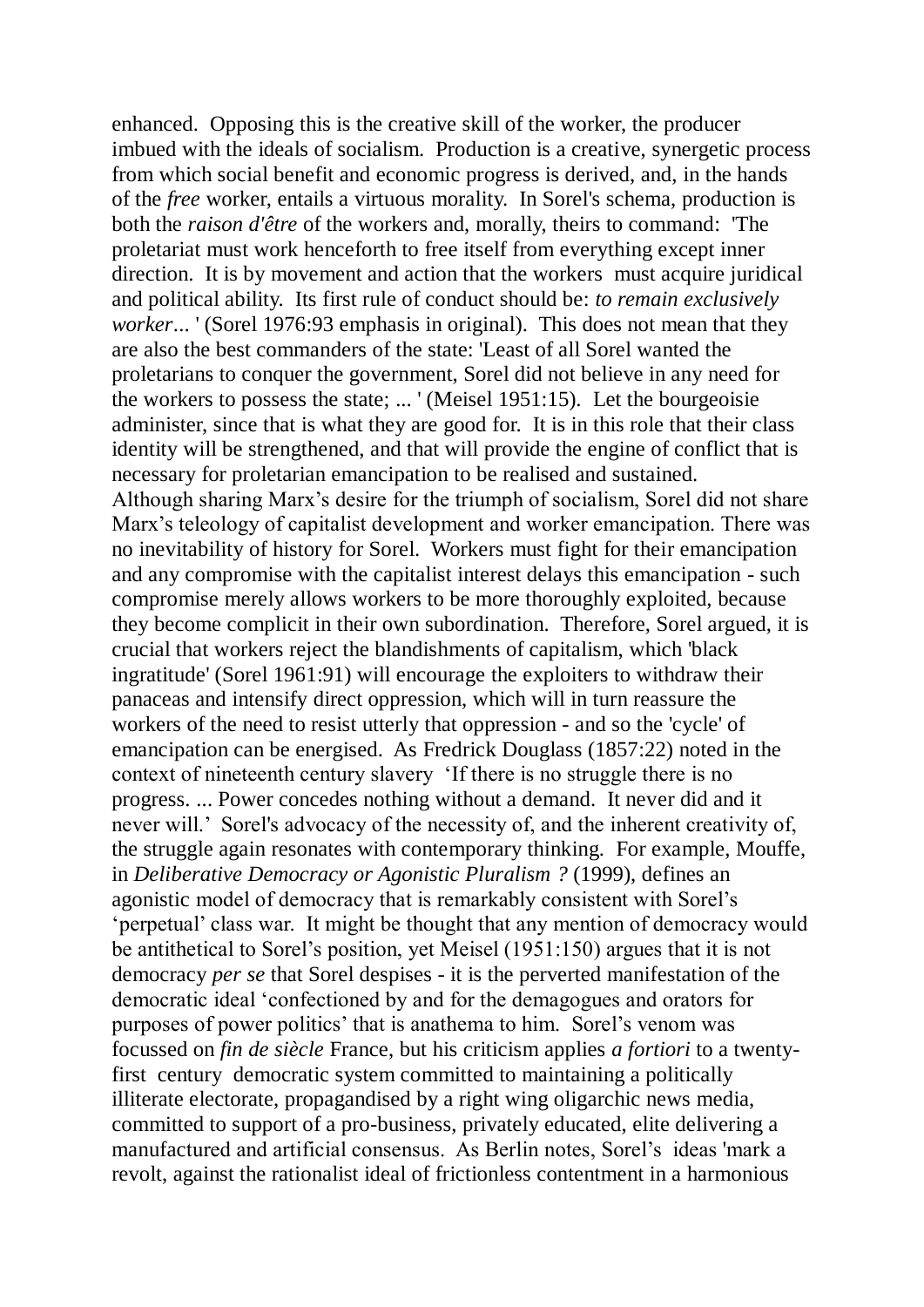social system in which all ultimate questions are reduced to technical problems, soluble by appropriate techniques.'(1979:331-2)

In Meisel's view, 'Sorel rejects the democratic form, [while] faithfully retaining its essence' (1961:151). The task is to find an emancipatory praxis for democracy. Mouffe, rejecting a Habermassian-style deliberative democracy, argues that it is not a question of abandoning consensus, because that is already only a myth, already does not exist. She insists that

'the model of "agonistic pluralism" that I am advocating asserts that the prime task of democratic politics is not to eliminate passions nor to relegate them to the private sphere in order to render rational consensus possible, but to mobilise those passions towards the promotion of democratic designs. Far from jeopardizing democracy, agonistic confrontation is in fact its very condition of existence' (Mouffe 1999 :755-6).

This could have been written by Sorel himself.

It is not surprising, given Sorel's view of democracy-in-practice, that he also eschewed parliamentary socialism. He argued that participation in the parliamentary process leads to contamination by bourgeois values and the oligarchic tendency already noted. In what could be seen as a description of the Labour Party of the post-war consensus, particularly New Labour, Sorel says that Parliamentary Socialists need simultaneously to fool the workers, ease the anxiety of the middle-class and placate the rich (1961:120). The proletariat should never put faith in participation in the established political process, the status quo of the exploiters, to 'negotiate' emancipation:

'... imagine what would follow from a revolution which brought our official Socialists of today to power. Institutions remaining almost what they are today, all the middle-class ideology would be preserved; the middle-class state would dominate with its ancient abuses...' (Sorel 1961:96)

What is 'given' can always be taken away - emancipation can only be won, can only be taken. The classes are, and must be, separate and only this separation can provide the necessary energy for the struggle. This isolationism also extends to workplace relationships. Berlin (1979:322) captures Sorel's uncompromising position thus:

'...proletarians who allow themselves any degree of cooperation with the class enemy are lost to their own side. All talk of responsible and humane employers, reasonable and peaceloving workers nauseates him. Profit-sharing, factory councils that include both masters and men, democracy which recognises all men are equal, are fatal to the cause. In total war there can be no fraternisation.'

Sorel recognised that such 'fraternisation' was precisely what the exploiters sought to achieve:

'... history shows us that the whole effort of capitalism has been to bring about the submission of the masses to the conditions of the capitalist economic system ... (D)emocratic rulers adopt as their mission the accomplishment of ... moral unity ... This moral unity is the automatic discipline of the producers...' (Sorel 1961:178).

The tendency of the past hundred years in the UK, both in politics and in labour relations, from the simple Whitley Councils to that most refined expression of the incorporated worker, Human Resource Management, has, of course, been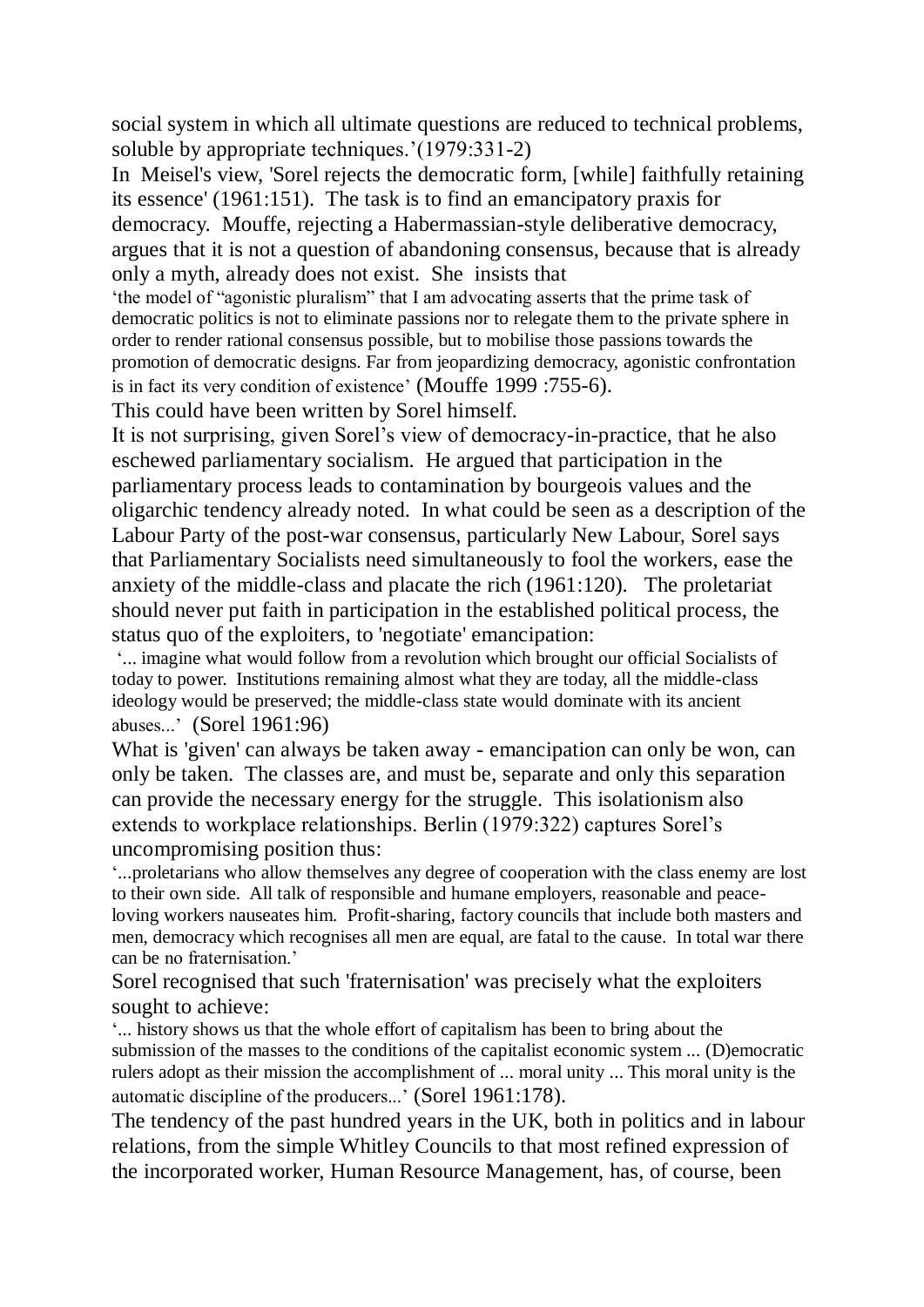precisely that which Sorel cautioned against. And he accurately predicted the kind of conditions that would ensue, a situation in which emancipation is still as much a distant dream as it was when he was writing.

#### **Conclusions?**

Our intention in this paper has been to suggest parallels between the ideas and understandings of Sorel and some interests and aspects of COT. If these parallels seem to be robust, what utility could we find in Sorel for COT? The emergence of COT as a counter to the hegemony of a managerialist functionalism has furnished an impressive body of analysis of organisation(s) that has improved explanatory power, and which no longer takes capitalism as either a given or a good. But, although we understand much better the forces and the systems that dominate, there has, so far, been little effect on practice. The more we illuminate the mechanisms of repression, the more intense they become. Perhaps the inherent weakness of COT is its aversion to prescription. Sorel does not suffer from this debility. Sorel is convinced about what is needed and how it is to be achieved. It must be stressed, however, that Sorel's work is prescriptive about means, not about ends. As Berlin comments, '(h)e ignores practical problems; he is not interested in the way in which production, distribution, exchange will be regulated in the new order, nor in whether there is any possibility of abolishing scarcity without performing at least some tasks that can hardly be described as creative' (1979:314). Sorel is not prescriptive about what change should be achieved - that must, necessarily, be left to those who act to bring change about. What he does prescribe is the means to achieve it. One of the more substantive contradictions in Sorel, as he was himself well aware, is that he prescribes action while remaining unengaged himself. More than that, he is a bourgeois intellectual insisting that the proletariat must act, while condemning those outwith the proletariat telling them what to do. He is not alone in this contradiction, the inevitability of being complicit in that which is analysed and criticised - it also afflicts, for example, the poststructuralists. And it is also a problem that besets COT. COT is a middle class preoccupation with, at least in part, a normative concern for the oppressed, including the working class. However, given the limited possibilities for conducting anticapitalist, anti-managerialist, emancipatory experiments in capitalist organisations, COT is restricted to suggesting alternative praxes. Starting from the assumption that the world is socially constructed (a view shared by Sorel), and the assumption that, therefore, things do not have to be the way they are, and convinced that enlightened action can ameliorate the human condition, the profound utility of critique lies in *the generation of possibilities*. The thrust of Sorel's argument in *Reflections on Violence* can be summarised as follows: emancipation will not occur without a struggle on the part of the oppressed; as the powerful will use force to resist a challenge to their domination, those seeking to liberate themselves must also react with force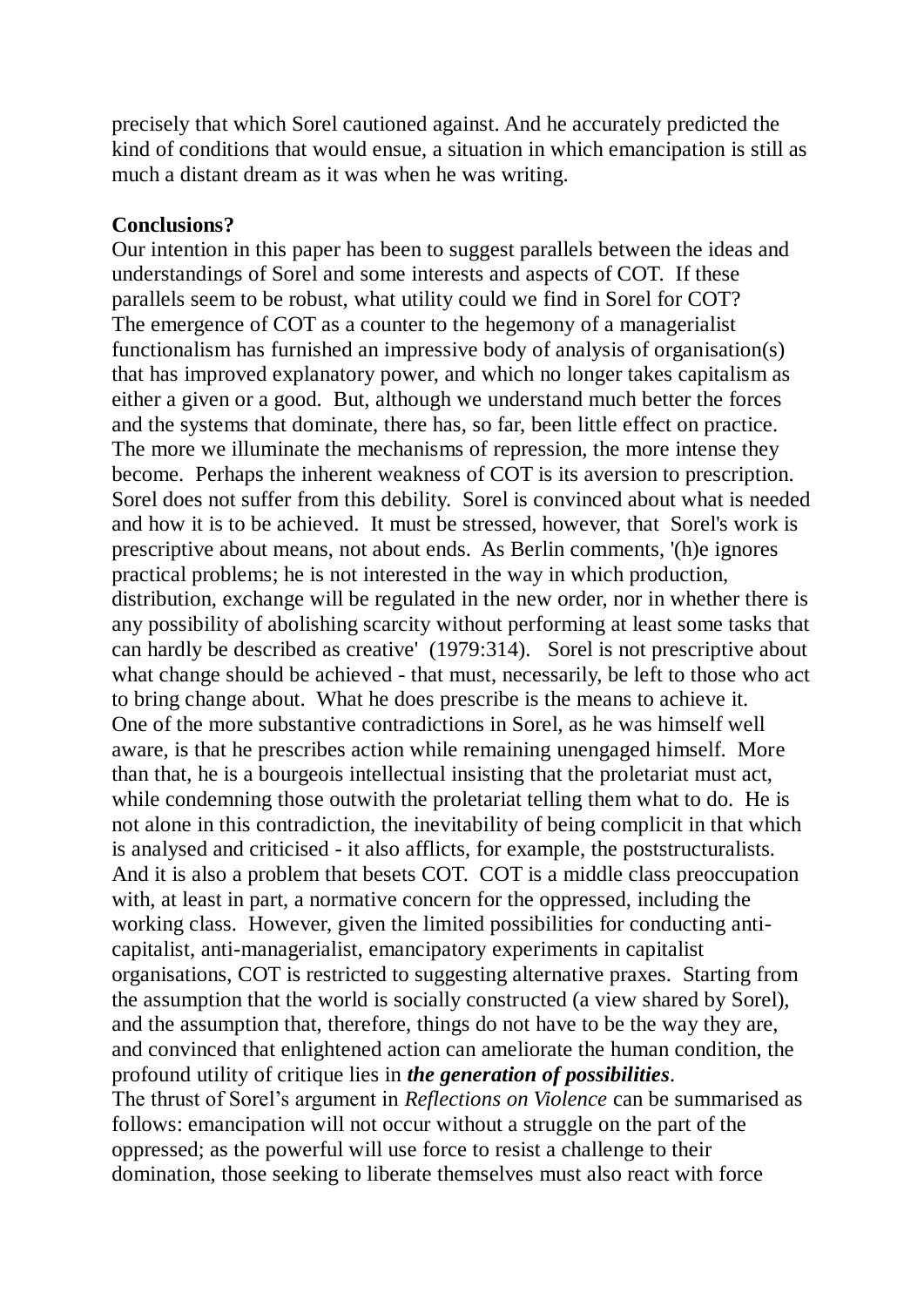(violence in Sorel's terminology); the necessary context in which this contest will be played out is that of the General Strike. Many western liberals today would have no trouble with this sentiment as applied to such phenomena as the Arab Spring, or, historically, to black emancipation or to women's suffrage. What is important here is acknowledgement of the legitimacy of the claim of such groups that they are the victims of oppression. What is not acknowledgeable is the legitimacy of the claim of the workers within a democracy to be oppressed. If this were to be allowed, then the General Strike would become justified, and there could be nothing more terrifying to the bourgeoisie than the General Strike. Thus, notwithstanding intensification of labour, infantilisation of the workforce, mass unemployment, absence of a living wage, zero hours contracts, unsafe working conditions, it is unacceptable, within the dominant discourse, to claim that the working class should be seen as oppressed. It is, of course, hardly acceptable to speak of a 'working class' at all, since that belies the assertion that we are all the same, and 'all in it together'. The difficulty with this is that the bourgeoisie has everything to gain from acceptance of this assertion, and the working class everything to lose. But is emancipation really so scary? We must remember that Sorel seeks, not an elimination of class, but a strengthening of class identity. He sees a genuine plurality of interests between the proletariat and the bourgeoisie which he does not seek to elide. In the UK, in particular, the denial of any kind of class interest has been a feature of the dominant neo-liberalism of the last several decades, in favour of a myth of supposed equality of opportunity and a spurious meritocracy, organisationally given a dangerous legitimacy through a unitarist Human Resource Management. Sorel would not have been surprised by this. He believed that the UK was very unlikely to be the first place for emancipation to be achieved:

'That the general strike is not popular in contemporary England, is a poor argument to bring against the historical significance of the idea, for the English are distinguished by an extraordinary lack of understanding of the class war; ...' (Sorel 1961:123) In his *Introduction* to the 1950 American edition of *Reflections on Violence* Shils makes a similar point:

'The modern intelligentsia in all countries except Great Britain have, ever since the  $18<sup>th</sup>$ century, been in various forms of opposition to the prevailing society and the authorities who rule it.' Shils (1961:13)

- Schils's point about the tendency of the intelligentsia in Great Britain to be 'conspiratorial', rather than the more common sentiment among intellectuals of being 'separatist' and 'isolationist' (!961:14), may have some relevance for that aspect of CMS/COT which prefers to focus solely on micro-emancipatory initiatives.

The immediate post-World War 2 period saw a revival of interest in Sorel, of which the Schils edition is an example. However, Shils sees the utility in Sorel's work in terms of the historical and the cautionary, and limits its validity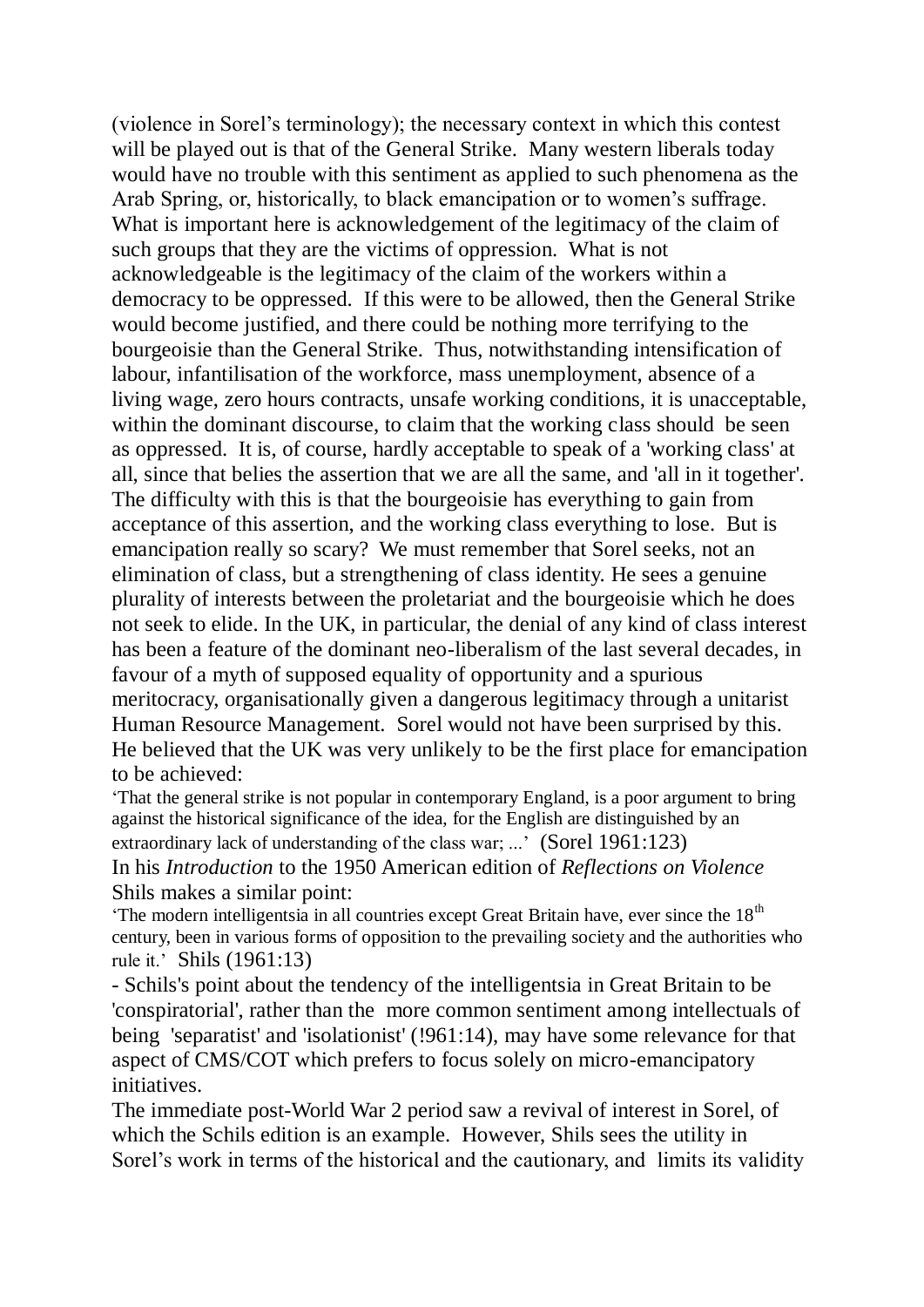to a dissensual society in crisis, a society that, for Sorel, had only two possibilities: 'one, *decadence*, in which the ruling class of politicians and property owners, lacking in self-esteem, corrupted by the niggling procedures of the pursuit and exercise of office, and too cowardly to be violent, resorts to fraud and cunning to control a mass lost in hedonistic self-gratification and individualism' and another, '*renascence*, in which the aspirants to rule or those already ruling, inflamed with enthusiasm, their minds on remote goals, caring nothing for the immediate consequences of any action, but performing it because it is morally imperative' (Schils 1961:17). The society of *his* time, Schils implies, is not like that. But both such characterisations have more currency today than Shils could, perhaps, have imagined. Indeed, it may be that, once that is accepted, all that is now necessary is for the illusion of consensus to be recognised for what it is, and the dissensus characteristic of contemporary societies to be acknowledged. This then would offer a basis for change.

And perhaps then Sorel has something to offer. His ideas resonate with contemporary critical theory. The world we live in is indeed not dissimilar to the one Sorel predicted were capitalism to remain unchallenged, and it still needs change, in many ways and on many levels. Most of all, his emphasis on action distinguishes him as a theorist with ideas about how to achieve that necessary change.

### **BIBLIOGRAPHY**

Berlin, I. (1979): ' Georges Sorel', in *Against the Current*. Ed. H. Hardy. London: Pimlico. pp296-332

Capra, F. (1983): *The Tao of Physics*. London: Fontana.

Deleuze, G. And Guattari, F. (1984) *Anti-Oedipus*. Trans. R. Hurley, M. Seem, H.R. Lane. London: Athlone.

Derrida, J. (1994): *Specters of Marx*. Trans. P. Kamuf. London: Routledge. Douglass, F. (1857): *Two Speeches by Frederick Douglass.* Rochester, New York: C. P. Dewey.

Jennings, J. (1999): 'Introduction', in Sorel, G. *Reflections on Violence.* Cambridge: Cambridge University Press.

Llorente R.,(2011): 'Georges Sorel's Anarcho-Marxism', www.anarch - - (downloaded

26/02/2013)

Llorente, R (2012): 'Georges Sorel's Anarcho-Marxism', in Prichard, A., Kinna, R., Pinta, S., Berry, D. (eds), *Libertarian* Socialism. Basingstoke: Palgrave Macmillan.

Meisel, J.H. (1951): *The Genesis of Georges Sorel* . Ann Arbour: Michigan. Mouffe, C. (1999): 'Deliberative Democracy or Agonistic Pluralism?', *Social Research*, 66,3,745-58.

Portis, L. (1980): *Georges Sorel*. London: Pluto.